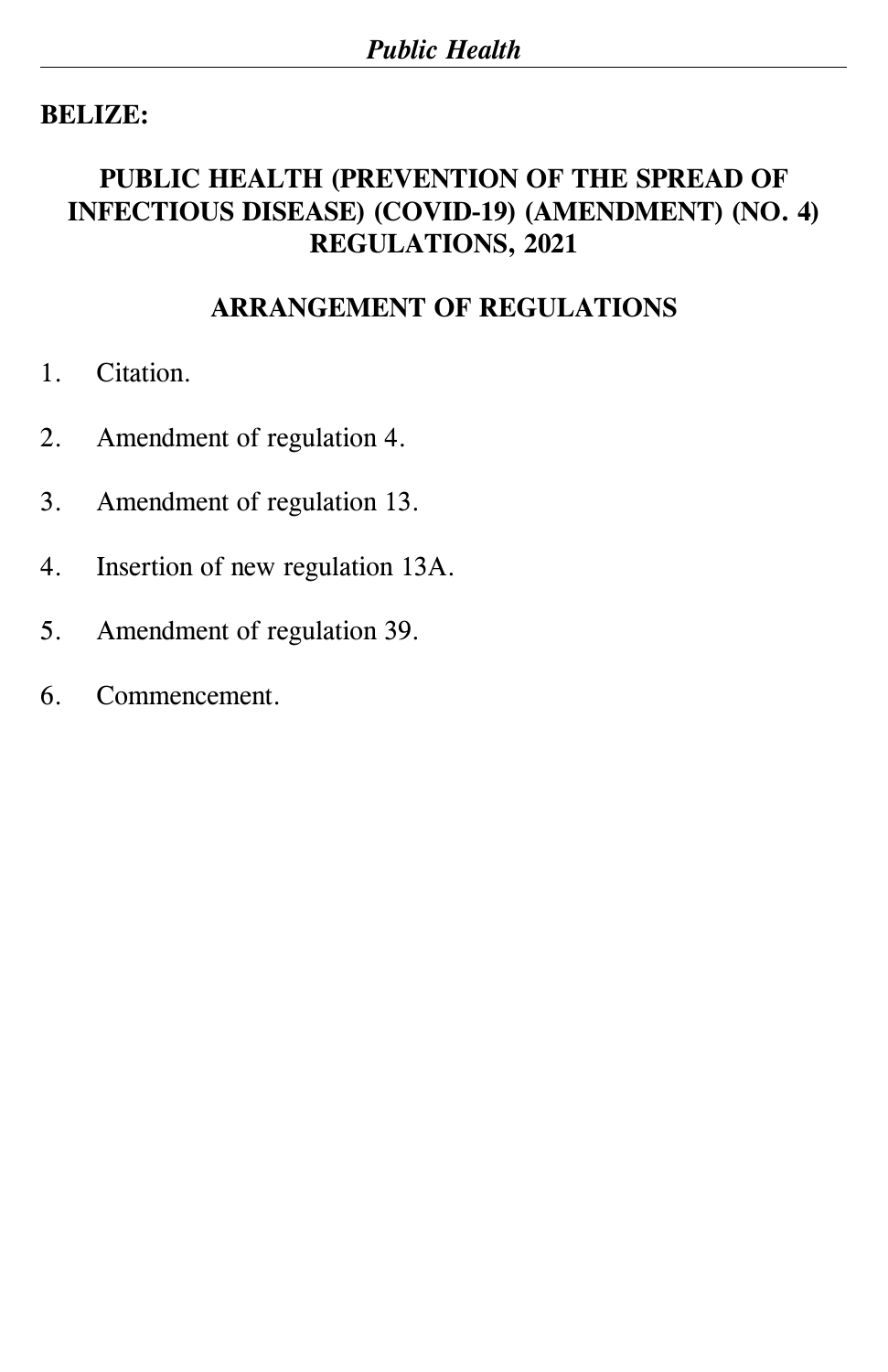**BELIZE:**

#### **STATUTORY INSTRUMENT**

#### **No. 43 of 2021**

*REGULATIONS made by the Minister in exercise of the powers conferred upon him by section 82A of the Public Health Act, Chapter 40 of the Substantive Laws of Belize, Revised Edition 2011, and all other powers thereunto him enabling.*

*(Gazetted 14th April, 2021).*

**1.** These Regulations may be cited as the

# **PUBLIC HEALTH (PREVENTION OF THE SPREAD OF INFECTIOUS DISEASE) (COVID-19) (AMENDMENT) (NO.4) REGULATIONS, 2021,**

and shall be read and construed as one with the Public Health (Prevention of the Spread of Infectious Disease) (COVID-19) Regulations, 2021, which is hereinafter referred to as the principal Regulations.

- **2.** Regulation 4 of the principal Regulations is amended—
	- *(a)* by repealing sub-regulation (1) and replacing it with the following—

(1) For the purposes of preventing, controlling, containing and supressing the spread of the infectious disease COVID-19 and maintaining peace and public order, a curfew is hereby imposed, for a period of thirty calendar days—

*(a)* from Sunday to Thursday, during the hours of 10:00 p.m. until 5:00 a.m. of the following morning; and

**S.I. 9 of 2021 S.I. 14 of 2021. S.I. 33 of 2021.**

**Amendment of regulation 4.**

**Citation.**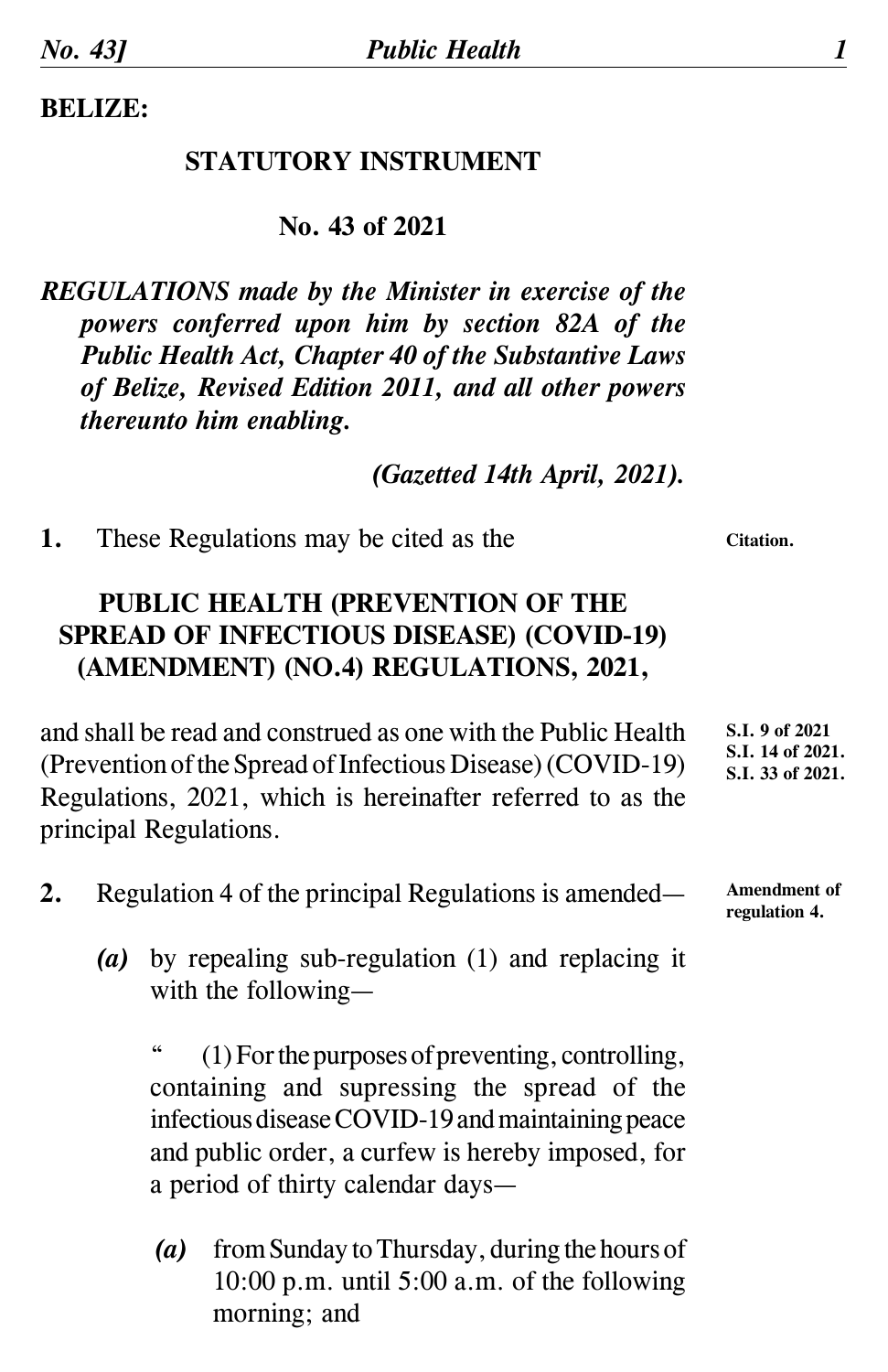- *(b)* on Friday and Saturday, during the hours of 12:00 a.m. until 5:00 a.m. of the morning.";
- *(b)* by repealing sub-regulation (2) and replacing it with the following—

 $(2)$  Notwithstanding sub-regulation  $(1)$ , every minor shall be and remain within the confines of a private property during the hours of 6:00 p.m. until 5:00 a.m. of the following morning,

 provided that a minor may move in any public road during the hours of 6:00 p.m. and 10:00 p.m. from Sunday to Thursday and during the hours of 6:00 p.m. and 12:00 a.m. on Friday and Saturday if that minor is accompanied by his parent or guardian".

**3.** Regulation 13 of the principal Regulations is amended by repealing Regulation 13 and replacing it with the following— **Amendment of regulation 13.**

> **" Closure of bars, rum shops, etc.**  13. For the purposes of preventing, controlling, containing and supressing the spread of infectious disease COVID-19, discotheques, bars, rum shops and night clubs shall be closed."

**Insertion of new regulation 13A.**

**4.** The principal Regulations are amended by inserting after regulation 13 the following new regulation 13A—

**" Protocols and other requirements for casinos and gaming establishments.**

13A. (1) For the purposes of preventing, controlling, containing and supressing the spread of infectious disease COVID-19, casinos and gaming establishments shall be allowed to operate, subject to the following conditions—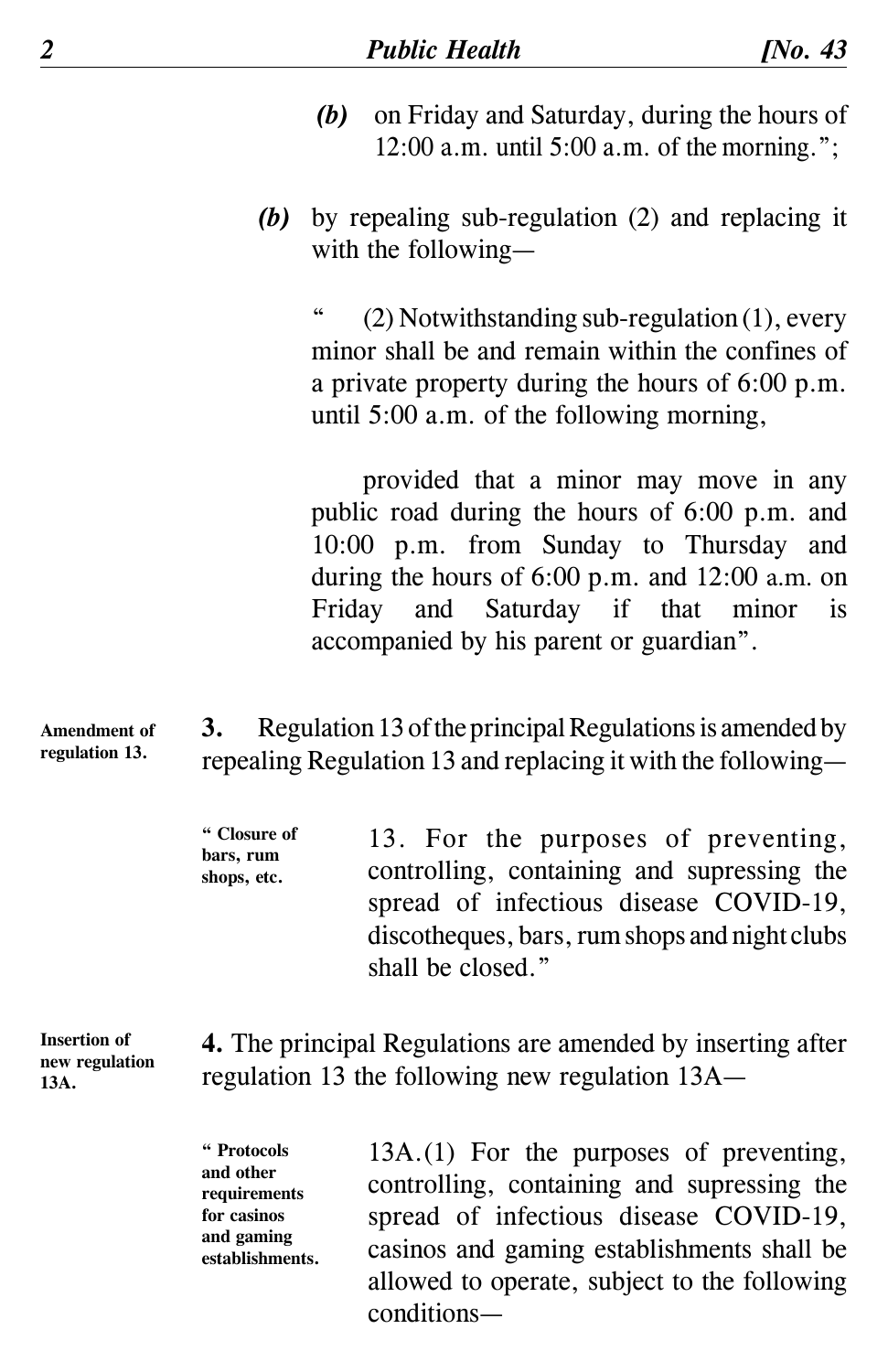- *(a)* that all patrons and employees maintain physical distancing of no less than six feet in or outside the casino or gaming establishment;
- *(b)* that all patrons and employees wear a face mask or other face (nose and mouth) covering.

 (2) The owner or operator of a casino or gaming establishment operating under this regulation shall—

- *(a)* ensure that gaming machines are arranged or made available to be used in a way that allows for social distancing of six feet between patrons of the casino;
- *(b)* install hand sanitizing stations at the entrance and throughout the casino or gaming establishment;
- *(c)* install touchless hand sanitizing dispensers at every gaming table;
- *(d)* limit the seating capacity at gaming tables to observe social distancing;
- *(e)* place signs at the entrance and throughout the casino or gaming establishment, reminding patrons of social distancing protocols and the proper use of face mask or other face (nose and mouth) covering;
- *(f)* ensure that the casino or gaming establishment is cleaned and sanitized twice a day;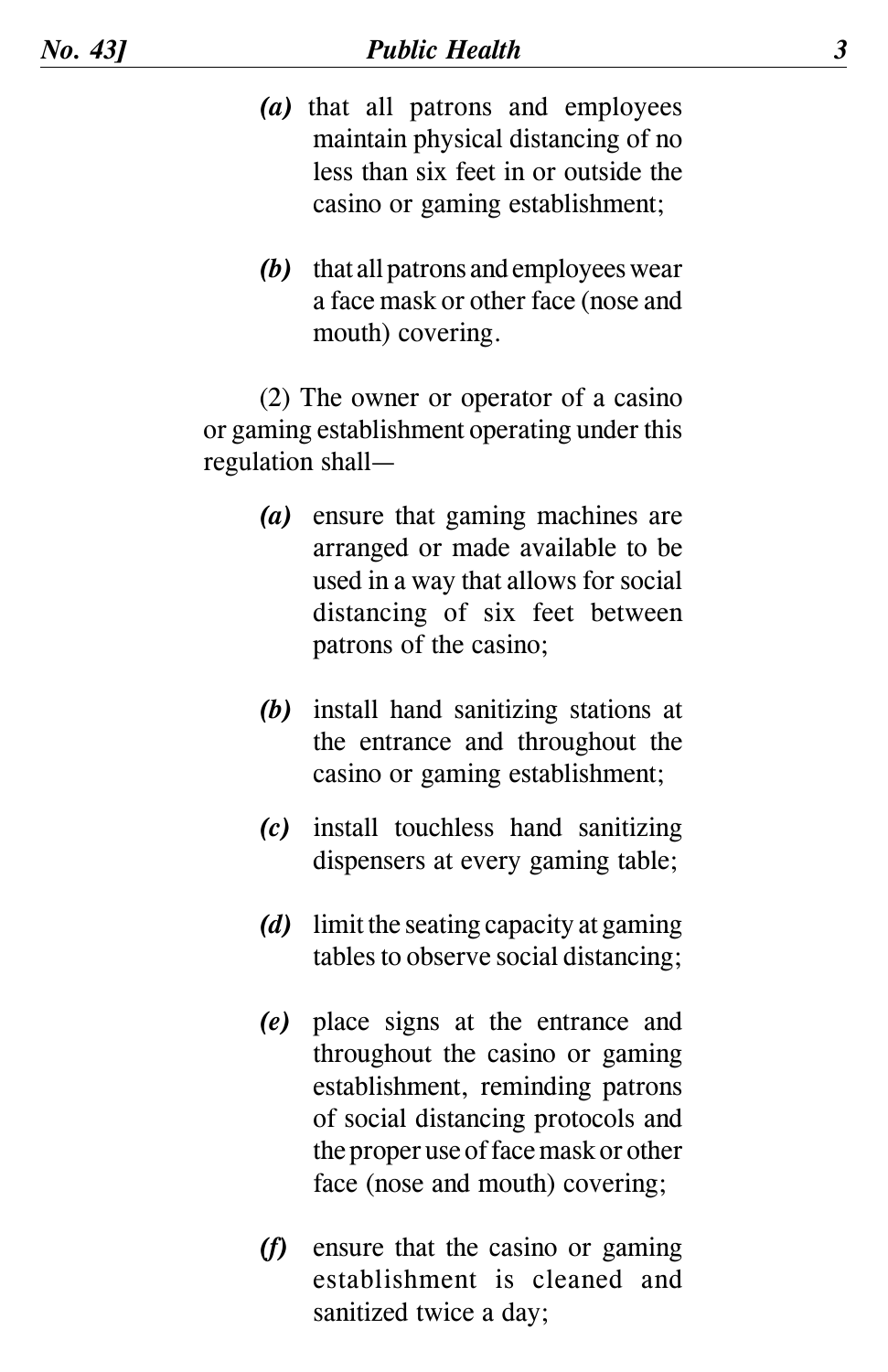- *(g)* ensure that gaming machines and tables are sanitized after every use;
- *(h)* keep a log of the name, contact number and temperature check of every patron entering the casino or gaming establishment for at least thirty days; and
- *(i)* any other health and safety protocols issued by the Ministry responsible for health.

 (3) Every casino or gaming establishment shall employ a Peace Officer for every floor of that casino or gaming establishment.

 (4) A person employed as a Peace Officer shall—

- *(a)* be a Justice of the Peace;
- *(b)* ensure compliance with these Regulations by—
	- *(i)* the owner, operators and employees of every casino or gaming establishment;
	- *(ii)* the proprietor of the land where the casino or gaming establishment is situated;
	- *(iii)* every patron entering and inside a casino or gaming establishment.
- *(c)* be paid an honorarium by the employer for the performance of